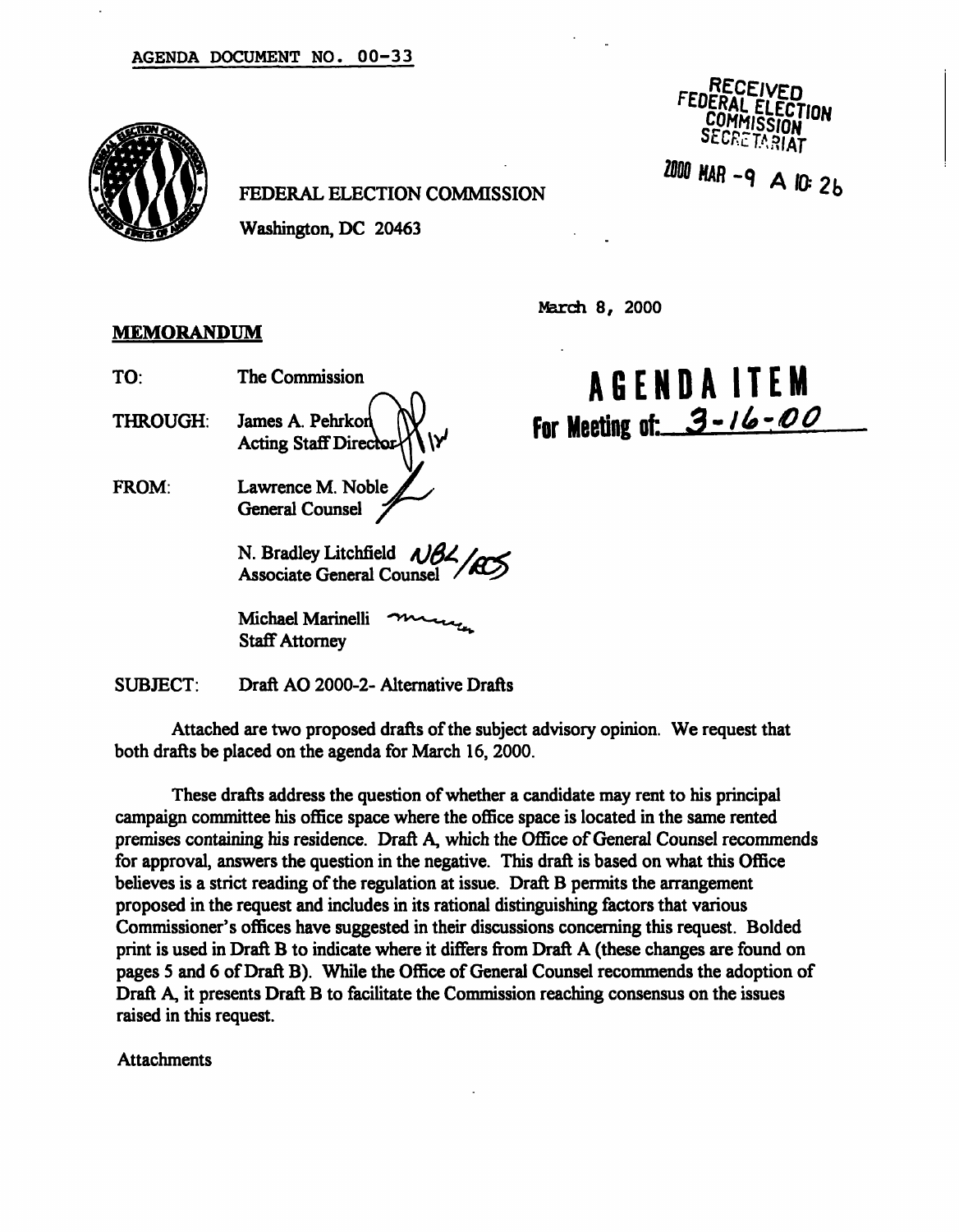| 1                 | <b>ADVISORY OPINION 2000-02</b>                                                                   |
|-------------------|---------------------------------------------------------------------------------------------------|
| $\mathbf{2}$<br>3 | <b>Rick Hubbard</b><br><b>DRAFT A</b>                                                             |
| 4                 | Rick Hubbard for U.S. Senate                                                                      |
| 5                 | 57 Depot Street                                                                                   |
| 6                 | P.O. Box 1444                                                                                     |
| 7                 | Stowe, VT 05672                                                                                   |
| 8                 |                                                                                                   |
| 9                 | Dear Mr. Hubbard:                                                                                 |
| 10                |                                                                                                   |
| 11                | This refers to your letters dated February 19, and January 19, 2000, concerning the               |
| 12 <sub>1</sub>   | application of the Federal Election Campaign Act of 1971, as amended ("the Act"), and             |
| 13                | Commission regulations to the rental by your campaign committee, Rick Hubbard for U.S.            |
| 14                | Senate, of personal and real property owned by you.                                               |
| 15                | <b>FACTS</b>                                                                                      |
| 16                | You state that for many years prior to the announcement of your candidacy on                      |
| 17                | September 7, 1999, you have worked as an attorney under your own name in Stowe,                   |
| 18                | Vermont. <sup>1</sup> For several years, you have worked independently on a full time basis as an |
| 19                | attorney without other staff support. In this regard, you explain that you rent the top 1 %       |
| 20                | floors of space in a three story commercial building in downtown Stowe. <sup>2</sup> On the top   |
| 21                | floor you have your office, together with a desk, a desktop computer, two printers, a             |
| 22                | scanner, a fax machine, a copier, a notebook computer, a video/television, phones, an             |

<sup>&</sup>lt;sup>1</sup> In your February 19, 2000 letter you state that you have already qualified as a candidate under 2 U.S.C. §431(2) by having reached \$5,000 in contributions. 2

Your request provides additional background regarding the location of your offices. You explain that the commercial area of Stowe (a resort community with a year round population of 3,500) is 3 square blocks. Most of the buildings located in this commercial area are of clapboard frame construction and do not exceed 2-3 stories. The building which houses your office and residence has three stories with your third story being in the top of the building. The 1" floor of the building is occupied by a local family restaurant. Half of the second floor is used as an office by the owner-proprietor of the restaurant. You occupy the remaining half of the second floor and the entire  $3<sup>rd</sup>$  floor. The buildings in the vicinity are used by small commercial enterprises, government services or small professional offices. An example of the occupying establishments include an inn, a post office, an antique dealer and different offices used by a doctor, trader/investor, and contractor. One of these buildings also contains an apartment.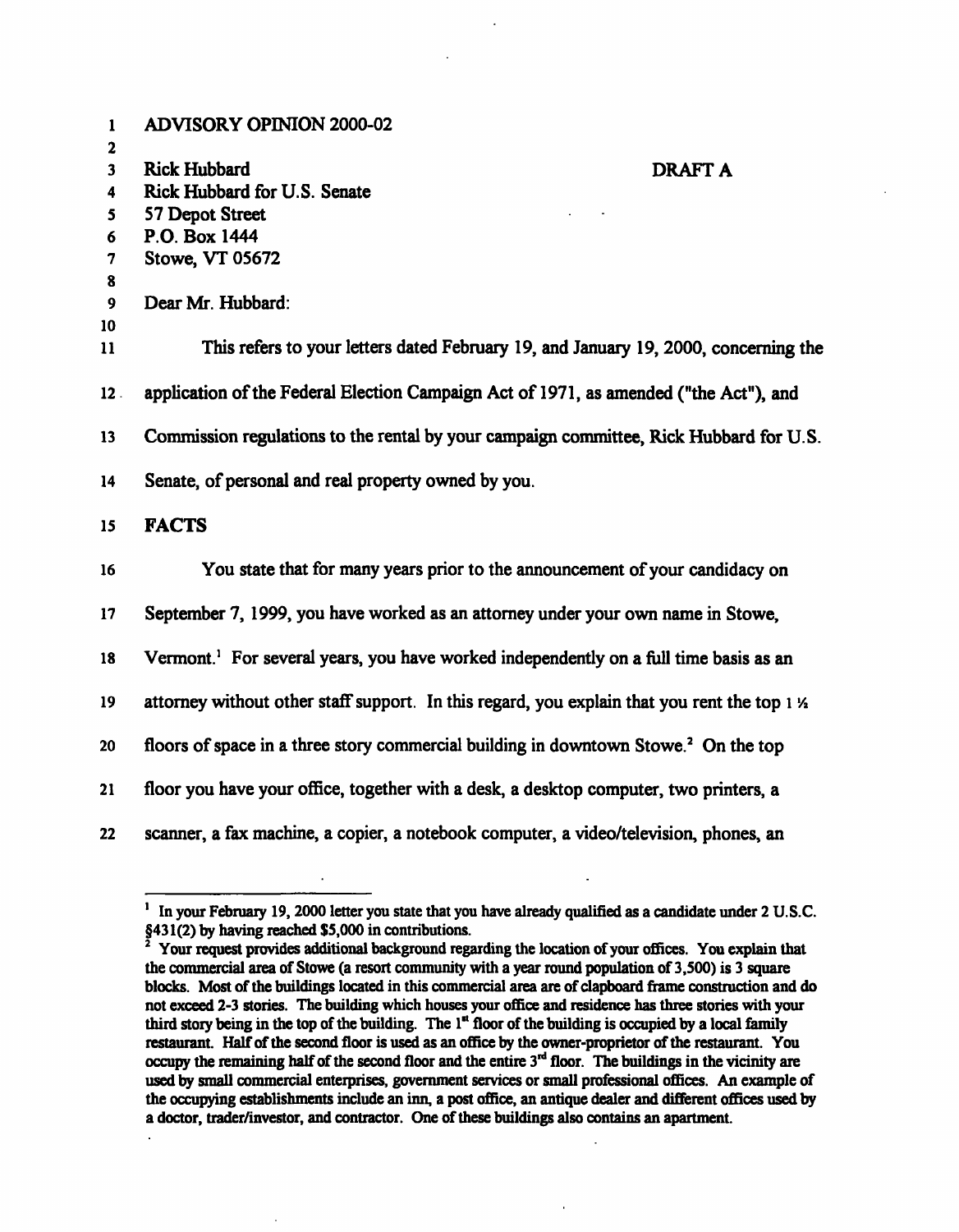1 answering machine, meeting and conference facilities, shelving, filing cabinets and other 2 office furniture and furnishings. The lower floor consists of the office (and your personal) 3 bathroom, together with your primary residence, with bedroom and related living space. 4 You explain that a person enters into the leased space through a common door

 $\mathcal A$ 

5 and, from the open interior hallway, either goes up a flight of stairs to the office area or 6 turns left through a door to your personal area. You further explain that for years (for 7 payment and tax purposes), you have split the cost of rent, electricity and other utilities on 8 a 50/50 basis between your law practice office and your personal area. All of the office 9 equipment, machinery, computers and related professional items are owned in connection 10 with your law practice.

11 You state that you are currently using all of this office space and equipment as 12 campaign headquarters for Rick Hubbard for U.S. Senate. Since announcing on 13 September 7, 1999, you have worked essentially full time on your campaign, and you 14 anticipate continuing this pattern through the November 2000 election. Although you are 15 taking on no additional legal work from new clients, you will occasionally perform follow 16 up attorney services for existing clients.

17 You further explain that you could have sublet your unused law office facilities to 18 others and leased separate office space for the campaign. However, this would have been 19 both less efficient and more expensive. Consequently, you decided to locate your 20 campaign headquarters in the office portion of the premises. Due to the fact that your 21 single, combined monthly rent payment is for space used 50/50 for office and personal 22 purposes, you request an advisory opinion on the applicability of the "irrespective test" to 23 these "unusual" circumstances. You indicate that you expect no campaign reimbursement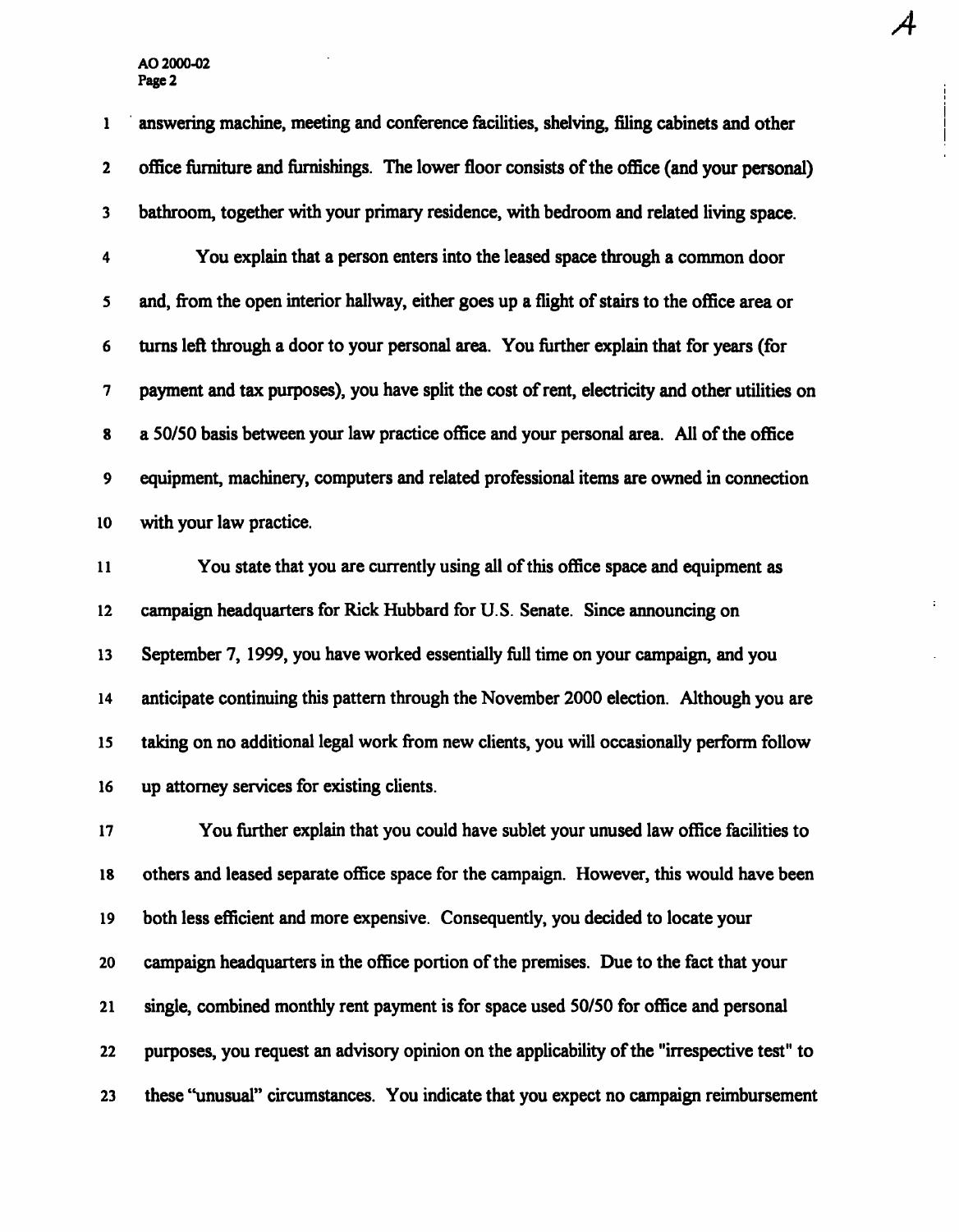1 for your personal use of the described premises. However, for that half of the monthly 2 rent relating to your office activities, and for all use of your office computers, equipment 3 and related items as discussed above, you believe a fair level of reimbursement from your 4 campaign committee is appropriate. Since you will have some use of this office equipment 5 by your very limited legal practice (which you estimate will average much less than 25% 6 over the entire period through November 2000), you assert that a fair method of payment 7 would be for your committee to reimburse you as follows: as to the portion of rent which 8 applies to office use — at a rate of 75% of the actual cost; as to use of your office 9 computers, furniture, furnishings and equipment as discussed above — at a rate which is 10 75% of the typical rental value of such items of comparable age and serviceability.

Ÿ

# 11 ACT AND COMMISSION REGULATIONS

12 The Commission has previously stated that, under the Act and Commission 13 regulations, a candidate and the candidate's campaign committee have wide discretion in 14 making expenditures to influence the candidate's election. The Act provides, however, that 15 the candidate and the campaign committee may not convert excess campaign funds to the 16 personal use of the candidate or any other person. 2 U.S.C. §439a; 11 CFR 113.2(d); 17 Advisory Opinions, 1995-8, 1994-22, 1994-8 and 1991-1.

18 The Commission regulations define what would constitute personal use of campaign 19 funds. In general, "personal use" means "any use of funds in a campaign account of a 20 present or former candidate to fulfill a commitment, obligation or expense of any person 21 that would exist irrespective of the candidate's campaign or duties as a Federal 22 officeholder." 11 CFR 113.l(g). The regulations specifically address payments by a 23 committee for rental of a candidate's property, and they provide that personal use includes: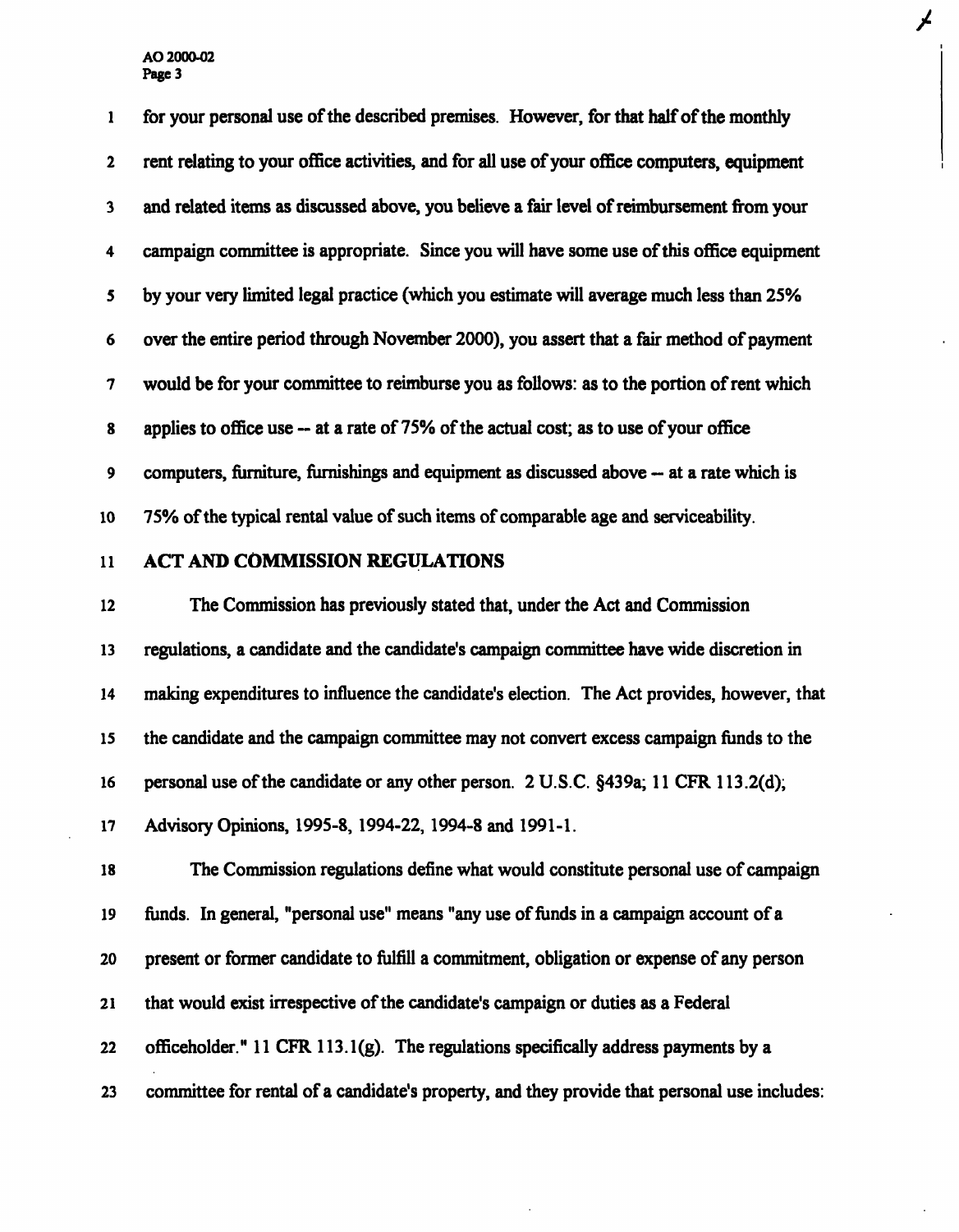1 (£) Mortgage, rent or utility payments—

2 (1) For any part of any personal residence of the candidate or a member of the candidate's 3 family; or

A

4 (2) For real or personal property that is owned by the candidate or a member of the 5 candidate's family and used for campaign purposes, to the extent the payments exceed the 6 fair market value of the property usage. 11 CFR 113.1(g)(1)(i)(E)(1) and (2). The 7 effective date of the regulations was April 5, 1995. See 60 Fed. Reg. 17193 (April 5, 8 1995).

## 9 APPLICATION TO PROPOSAL

10 The Commission's Explanation and Justification of these regulations explains the 11 proper application of these definitions as they relate to campaign use of candidate-owned 12 property. It states that, in the past, the Commission has generally permitted campaigns to 13 rent property owned by a candidate or a family member for campaign use, so long as the 14 campaign paid no more than the usual and normal rental. The rule at paragraph 15  $(g)(1)(i)(E)$  provides, however, that the use of campaign funds to rent all or part of a 16 personal residence of the candidate or a family member is personal use, even if part of the 17 personal residence is being used in the campaign. On the other hand, the cited paragraph 18 permits the use of campaign funds for the rental of property owned by the candidate (but 19 not occupied as a residence) or a family member, where the property is rented for campaign 20 purposes and is not part of a personal residence of either the candidate or a family member. 21 A campaign committee may therefore rent, for campaign use, part of an office building 22 owned by the candidate so long as it pays no more than the fair market value. Commission 23 Regulations on Personal Use of Campaign Funds, Explanation and Justification, 60 Fed.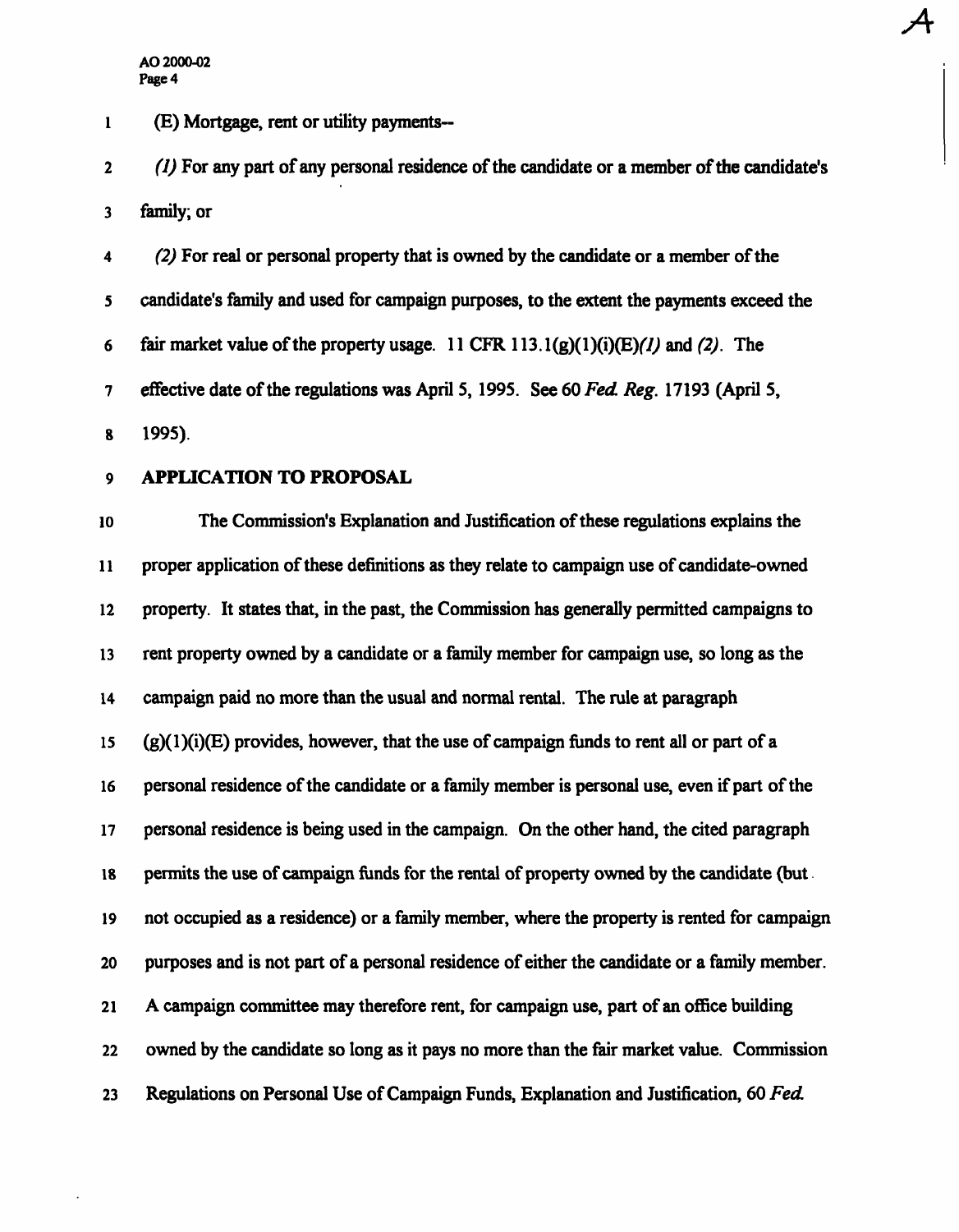1 Reg. 7862, 7865 (February 9, 1995); see also Advisory Opinion 1995-8. The-Commission 2 notes that in its Explanation and Justification of the regulations, several previous opinions 3 were superseded by the cited personal use regulations.<sup>3</sup> 4 Your situation is distinguishable from a prior opinion found consistent with the 5 personal use regulations. In Advisory Opinion 1993-1, the Commission approved the use 6 of campaign funds to pay for the rental of a separate and detached storage shed located on 7 the same real estate (or land) where the candidate maintained his personal residence. 8 Applying the 1995 regulations in Advisory Opinion 1995-8, the Commission approved the 9 use of campaign funds to pay for the rent of office facilities by a candidate's campaign 10 committee in a building owned by the candidate which was two miles from the candidate's 11 residence. In contrast to the facts in these two opinions, the office space which your 12 campaign committee would use is an integral, inseparable part of the dwelling used by you 13 as a personal residence. The Commission notes that there is a common entrance and 14 bathroom facilities. Applying the cited rule, the Commission, therefore, concludes that the 15 use of campaign funds to pay rent and utility costs for the use of office space in the same 16 rental facilities that are also your personal residence would constitute personal use under 2 17 U.S.C. §439a and 11 CFR 113. l(g). Thus, campaign funds may not be used for this 18 expense.

A

19 In contrast, section 113. l(g) would permit the rental of your law office equipment to

<sup>&</sup>lt;sup>3</sup> The circumstances in your request are similar to those of several opinions expressly superseded and overruled by the cited regulations. See Advisory Opinions 1988-13 and 1985-42. For example, in Advisory Opinion 1985-42, a candidate proposed to lease an apartment in Washington D.C., and wished to share use of the apartment with his campaign committee staff. In Advisory Opinion 1988-13, cited in your request, a candidate owning a residential duplex in his home district wished to rent part of the duplex to his campaign for office and storage space while he still utilized the remaining areas as a personal residence when he was in his district.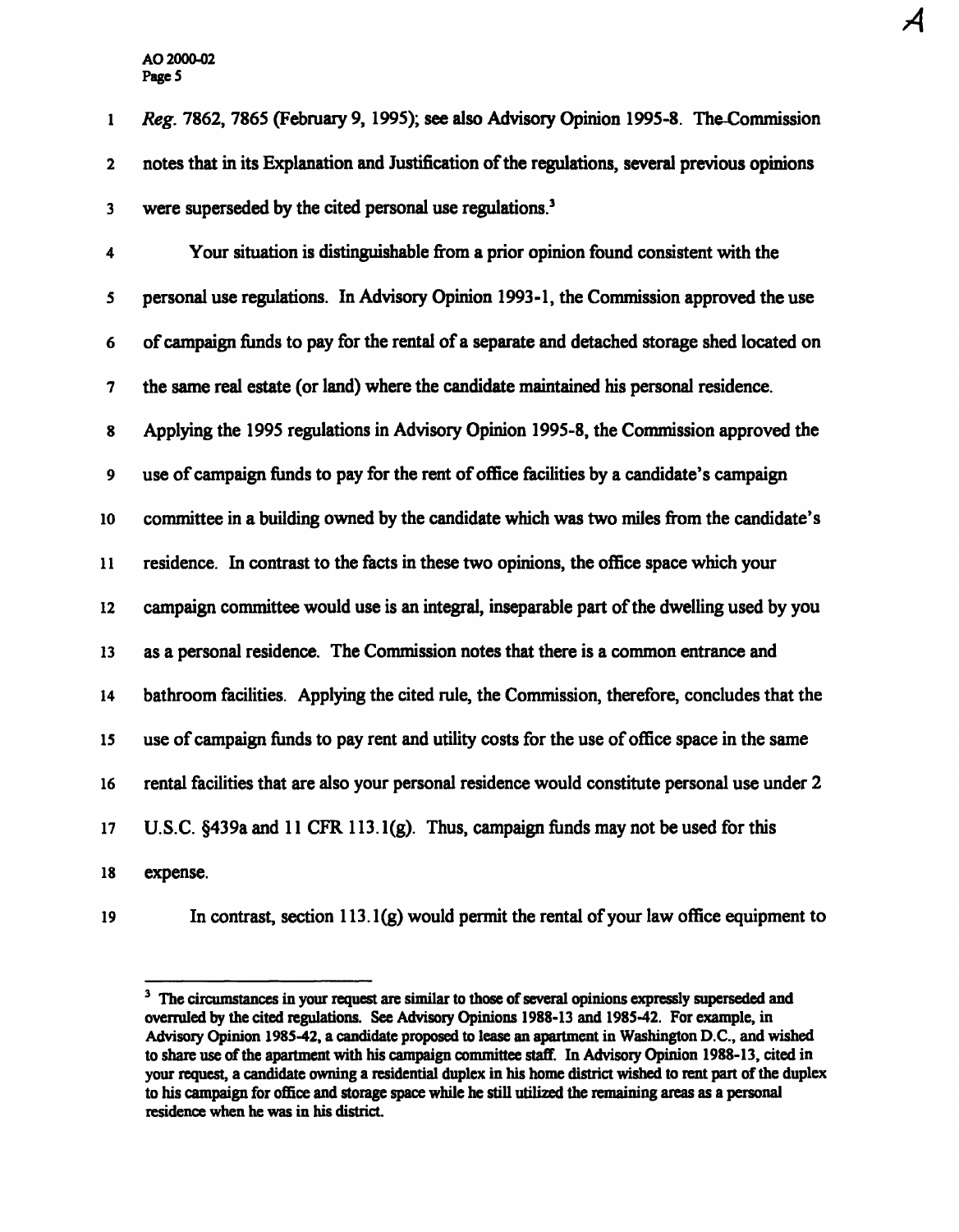| 1            | your campaign committee as long as the rental amount charged is not above the usual and             |
|--------------|-----------------------------------------------------------------------------------------------------|
| $\mathbf{2}$ | normal rental charge for such equipment according to the percentages that you suggest. <sup>4</sup> |
| 3            | The Commission expresses no opinion regarding any tax ramifications of the                          |
| 4            | proposed activity, because those issues are not within its jurisdiction.                            |
| 5            | This response constitutes an advisory opinion concerning the application of the                     |
| 6            | Act, or regulations prescribed by the Commission, to the specific transaction or activity set       |
| 7            | forth in your request. See 2 U.S.C. §437f.                                                          |
| 8            | Sincerely,                                                                                          |
| 9            |                                                                                                     |
| 10           |                                                                                                     |
| 11           | Darryl R. Wold                                                                                      |
| 12           | Chairman                                                                                            |
| 13           |                                                                                                     |
| 14           |                                                                                                     |
| 15           | Enclosures (AOs 1995-8, 1994-22, 1994-8, 1993-1, 1991-1, 1988-13, and 1985-42)                      |
| 16           |                                                                                                     |
| 17           |                                                                                                     |
| 18           |                                                                                                     |
| 19           |                                                                                                     |
| 20           |                                                                                                     |
|              |                                                                                                     |

 $\frac{1}{\pi}$ 

<sup>&</sup>lt;sup>4</sup> This would also be consistent with the Commission's approach in Advisory Opinion 1995-8. If you should charge your campaign less than the usual and normal charge, the difference would constitute a contribution to your campaign. Your legal practice does not appear to be a corporation so the contribution would be permissible and treated as contributions by you to your campaign. Commission regulations permit a candidate to make unlimited contributions to the candidate's campaign from personal funds. See 11 CFR 110.10.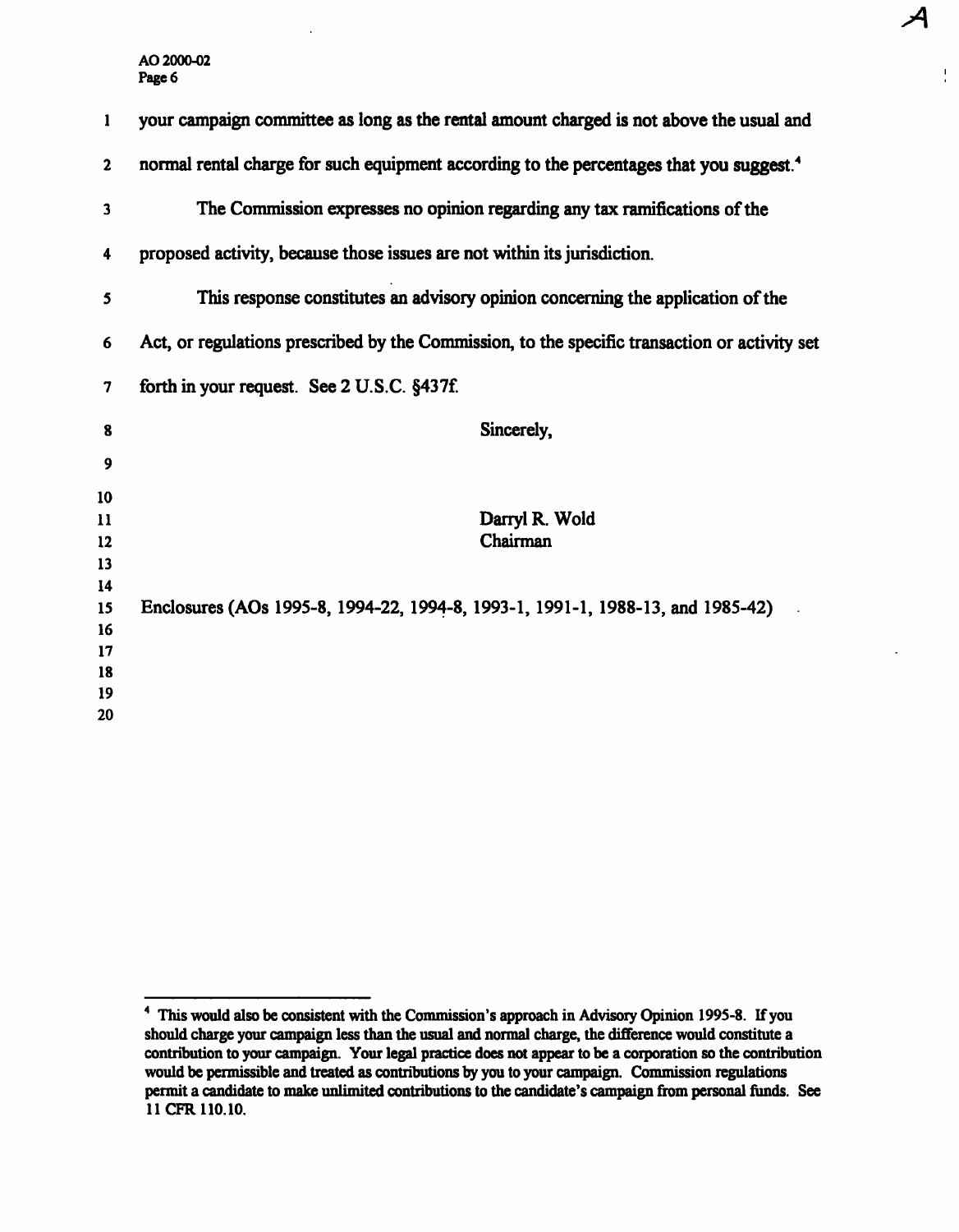|              | <b>ADVISORY OPINION 2000-02</b>                                                                        |
|--------------|--------------------------------------------------------------------------------------------------------|
| 1            |                                                                                                        |
| $\mathbf{2}$ | <b>DRAFT B</b>                                                                                         |
| 3            | <b>Rick Hubbard</b><br>Rick Hubbard for U.S. Senate                                                    |
| 4            |                                                                                                        |
| 5.           | 57 Depot Street<br>P.O. Box 1444                                                                       |
| 6            |                                                                                                        |
| 7            | <b>Stowe, VT 05672</b>                                                                                 |
| 8<br>9       | Dear Mr. Hubbard:                                                                                      |
| 10           |                                                                                                        |
| 11           | This refers to your letters dated February 19, and January 19, 2000, concerning the                    |
| 12           | application of the Federal Election Campaign Act of 1971, as amended ("the Act"), and                  |
| 13           | Commission regulations to the rental by your campaign committee, Rick Hubbard for U.S.                 |
| 14           | Senate, of personal and real property owned by you.                                                    |
| 15           | <b>FACTS</b>                                                                                           |
| 16           | You state that for many years prior to the announcement of your candidacy on                           |
| 17           | September 7, 1999, you have worked as an attorney under your own name in Stowe,                        |
| 18           | Vermont. <sup>1</sup> For several years, you have worked independently on a full time basis as an      |
| 19           | attorney without other staff support. In this regard, you explain that you rent the top $1\frac{1}{2}$ |
| 20           | floors of space in a three story commercial building in downtown Stowe. <sup>2</sup> On the top        |
| 21           | floor you have your office, together with a desk, a desktop computer, two printers, a                  |
| 22           | scanner, a fax machine, a copier, a notebook computer, a video/television, phones, an                  |

<sup>&</sup>lt;sup>1</sup> In your February 19, 2000 letter you state that you have already qualified as a candidate under 2 U.S.C.

<sup>§431(2)</sup> by having reached \$5,000 in contributions.<br><sup>2</sup> Your request provides additional background regarding the location of your offices. You explain that the commercial area of Stowe (a resort community with a year round population of 3,500) is 3 square blocks. Most of the buildings located in this commercial area are of clapboard frame construction and do not exceed 2-3 stories. The building which houses your office and residence has three stories with your third story being in the top of the building. The 1<sup>st</sup> floor of the building is occupied by a local family restaurant. Half of the second floor is used as an office by the owner-proprietor of the restaurant. You occupy the remaining half of the second floor and the entire  $3<sup>rd</sup>$  floor. The buildings in the vicinity are used by small commercial enterprises, government services or small professional offices. An example of the occupying establishments include an inn, a post office, an antique dealer and different offices used by a doctor, trader/investor, and contractor. One of these buildings also contains an apartment.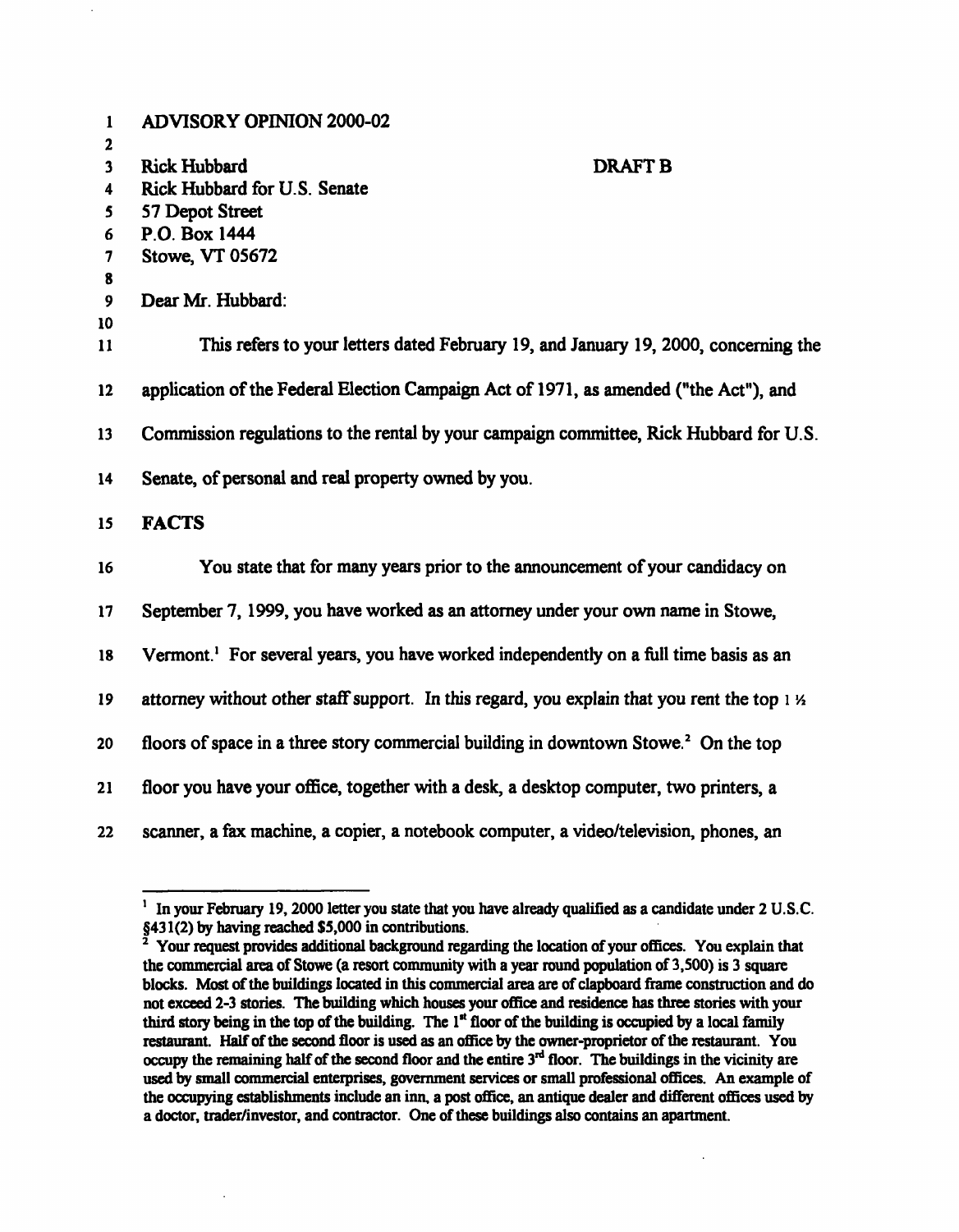1 answering machine, meeting and conference facilities, shelving, filing cabinets and other 2 office furniture and furnishings. The lower floor consists of the office (and your personal) 3 bathroom, together with your primary residence, with bedroom and related living space. 4 You explain that a person enters into the leased space through a common door 5 and, from the open interior hallway, either goes up a flight of stairs to the office area or 6 turns left through a door to your personal area. You further explain that for years (for 7 payment and tax purposes), you have split the cost of rent, electricity and other utilities on 8 a 50/50 basis between your law practice office and your personal area. All of the office 9 equipment, machinery, computers and related professional items are owned in connection 10 with your law practice.

11 You state that you are currently using all of this office space and equipment as 12 campaign headquarters for Rick Hubbard for U.S. Senate. Since announcing on 13 September 7, 1999, you have worked essentially full time on your campaign, and you 14 anticipate continuing this pattern through the November 2000 election. Although you are 15 taking on no additional legal work from new clients, you will occasionally perform follow 16 up attorney services for existing clients.

17 You further explain that you could have sublet your unused law office facilities to 18 others and leased separate office space for the campaign. However, this would have been 19 both less efficient and more expensive. Consequently, you decided to locate your 20 campaign headquarters in the office portion of the premises. Due to the fact that your 21 single, combined monthly rent payment is for space used 50/50 for office and personal 22 purposes, you request an advisory opinion on the applicability of the "irrespective test" to 23 these "unusual" circumstances. You indicate that you expect no campaign reimbursement  $\pmb{\beta}$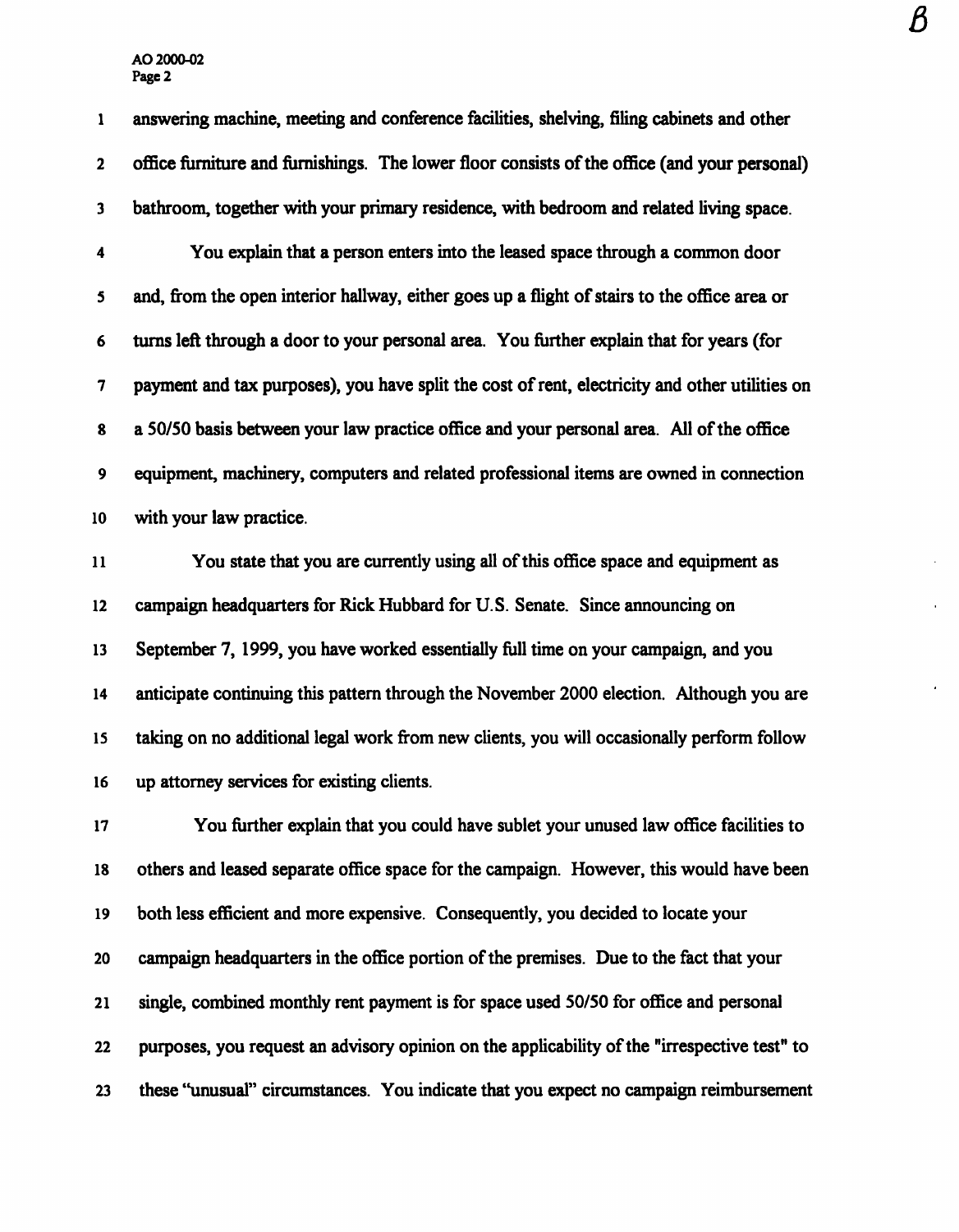1 for your personal use of the described premises. However, for that half of the monthly 2 rent relating to your office activities, and for all use of your office computers, equipment 3 and related items as discussed above, you believe a fair level of reimbursement from your 4 campaign committee is appropriate. Since you will have some use of this office equipment 5 by your very limited legal practice (which you estimate will average much less than 25% 6 over the entire period through November 2000), you assert that a fair method of payment 7 would be for your committee to reimburse you as follows: as to the portion of rent which 8 applies to office use ~ at a rate of 75% of the actual cost; as to use of your office 9 computers, furniture, furnishings and equipment as discussed above ~ at a rate which is 10 75% of the typical rental value of such items of comparable age and serviceability.

 $\overline{\mathcal{B}}$ 

# 11 ACT AND COMMISSION REGULATIONS

12 The Commission has previously stated that, under the Act and Commission 13 regulations, a candidate and the candidate's campaign committee have wide discretion in 14 making expenditures to influence the candidate's election. The Act provides, however, that 15 the candidate and the campaign committee may not convert excess campaign funds to the 16 personal use of the candidate or any other person. 2 U.S.C. §439a; 11 CFR 113.2(d); 17 Advisory Opinions 1995-8, 1994-22, 1994-8, and 1991-1.

18 The Commission regulations define what would constitute personal use of campaign 19 funds. In general, "personal use" means "any use of funds in a campaign account of a 20 present or former candidate to fulfill a commitment, obligation or expense of any person 21 that would exist irrespective of the candidate's campaign or duties as a Federal 22 officeholder." 11 CFR 113.l(g). The regulations specifically address payments by a 23 committee for rental of a candidate's property, and they provide that personal use includes: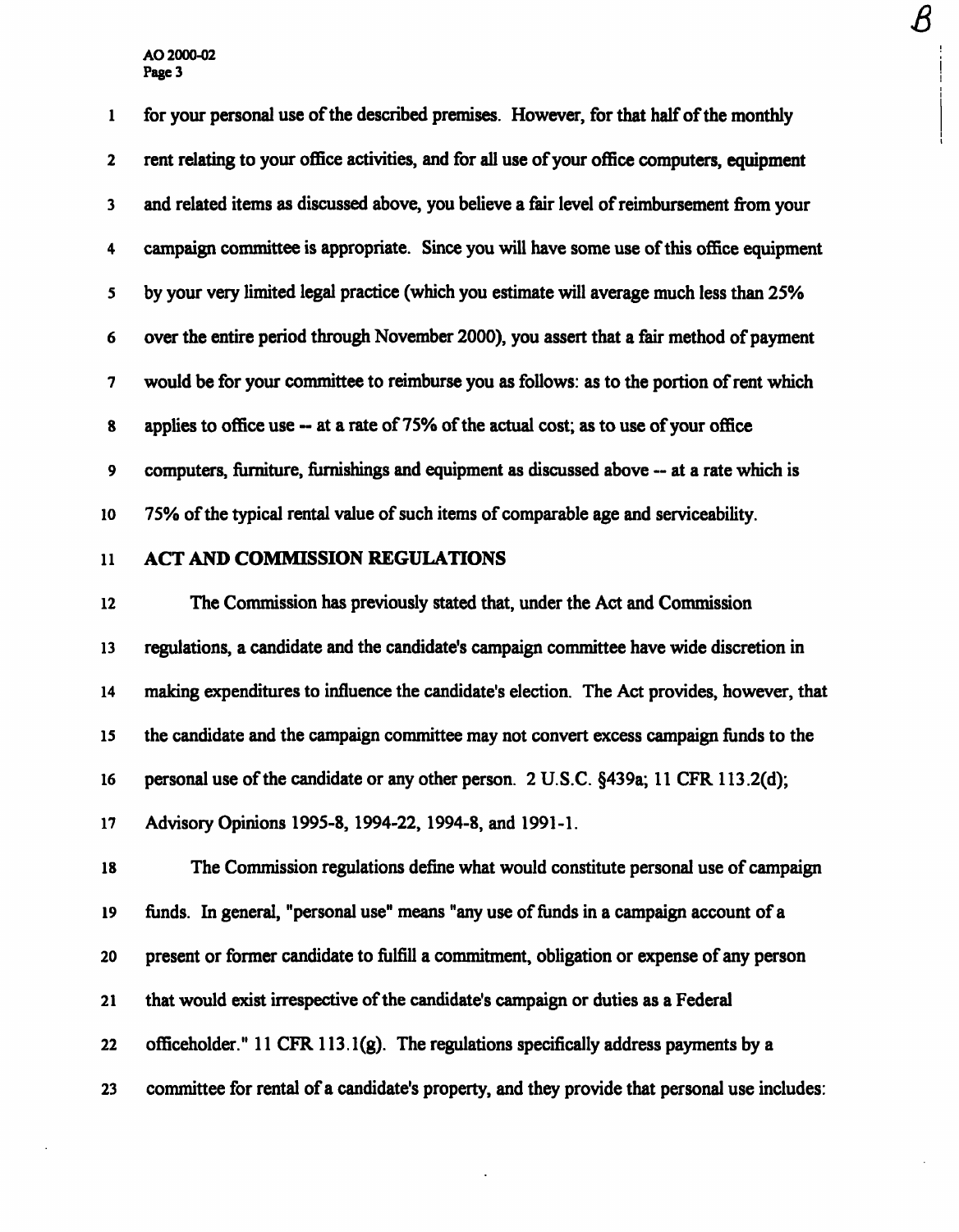1 (E) Mortgage, rent or utility payments—

2 (1) For any part of any personal residence of the candidate or a member of the candidate's 3 family; or

A

4 (2) For real or personal property that is owned by the candidate or a member of the 5 candidate's family and used for campaign purposes, to the extent the payments exceed the 6 fair market value of the property usage. 11 CFR 113.1(g)(1)(i)(E)(1) and (2). The 7 effective date of the regulations was April 5, 1995. See 60 Fed. Reg. 17193 (April 5, 8 1995).

9 APPLICATION TO PROPOSAL

10 The Commission's Explanation and Justification of these regulations explains the 11 proper application of these definitions as they relate to campaign use of candidate-owned 12 property. It states that, in the past, the Commission has generally permitted campaigns to 13 rent property owned by a candidate or a family member for campaign use, so long as the 14 campaign paid no more than the usual and normal rental. The rule at paragraph 15  $(g)(1)(i)(E)$  provides, however, that the use of campaign funds to rent all or part of a 16 personal residence of the candidate or a family member is personal use, even if part of the 17 personal residence is being used in the campaign. On the other hand, the cited paragraph 18 permits the use of campaign funds for the rental of property owned by the candidate (but 19 not occupied as a residence) or a family member, where the property is rented for campaign 20 purposes and is not part of a personal residence of either the candidate or a family member. 21 A campaign committee may therefore rent, for campaign use, part of an office building 22 owned by the candidate so long as it pays no more than the fair market value. Commission 23 Regulations on Personal Use of Campaign Funds, Explanation and Justification, 60 Fed.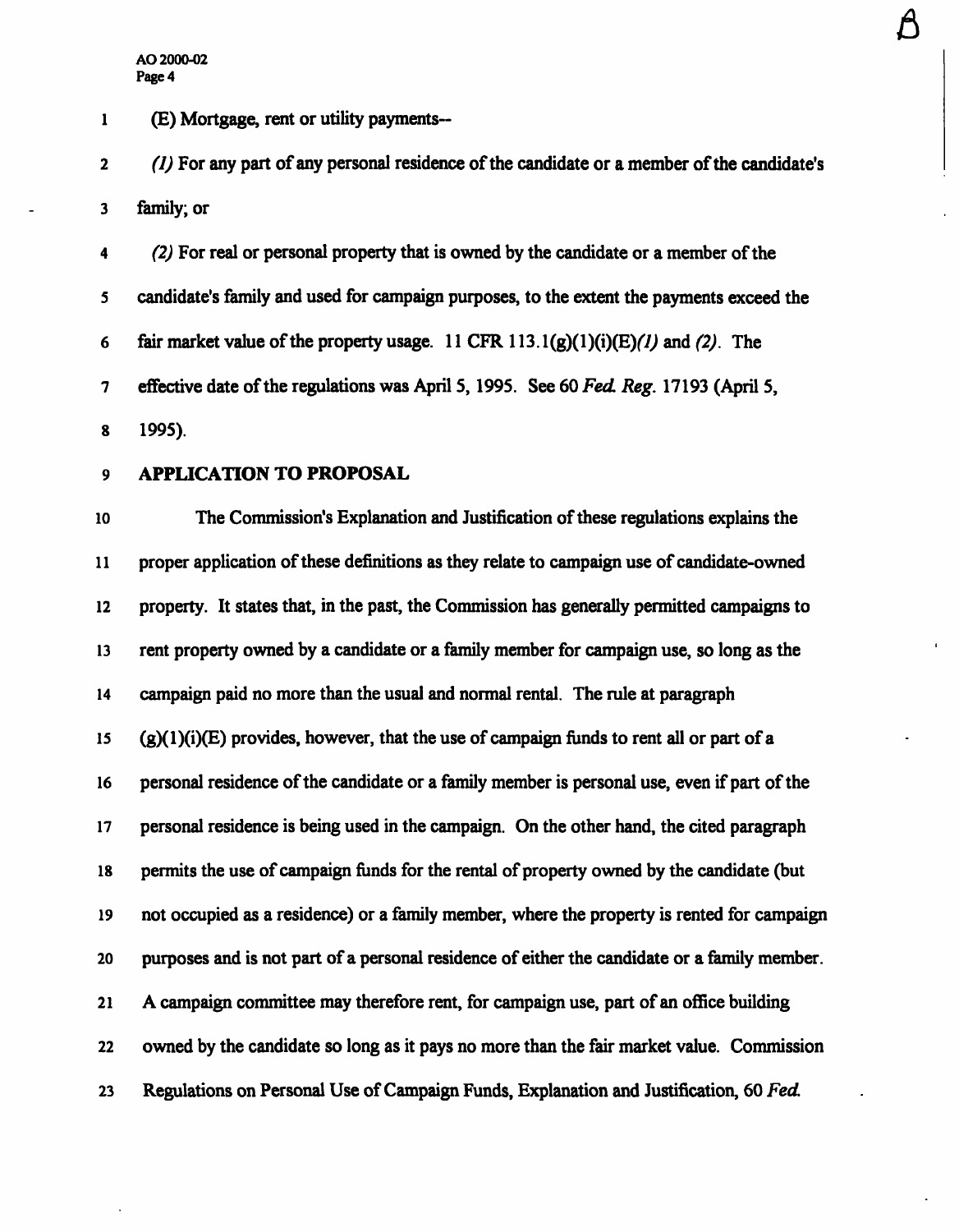1 Reg. 7862, 7865 (February 9, 1995); see also Advisory Opinion 1995-8.

2 The Commission notes your situation is somewhat unique from the past-3 situations considered by the Commission, in that your office space also contains your 4 personal residence. However, there several factors which make your proposal 5 permissible under the cited regulation. First, your use of the leased property as both 6 a residence and an office predates your candidacy by several years and, from the 7 detailed description you provide, the leased premises are located in a commercial 8 rather than residential area of Stowe. The Commission further notes that the 9 premises serves as your sole office space and that for several years you have followed 10 a tax treatment of the rent paid that reflects the division between residential and 11 office space which you present in your request. Finally, your request would apply 12 campaign funds only to the portion of rent which previously had ascribed to your law 13 office use. Therefore, for the above reasons and with this limitation in mind, you 14 may use campaign funds to pay the rent of your office pace as long as the rental 15 amount charged is not above the usual and normal rental charge for such rental 16 according to the percentages that you suggest.<sup>3</sup> See Advisory Opinion 1995-8. The 17 Commission concludes that the use of campaign funds to pay rent and utility costs 18 for the use of office space in the same rental property that also contains your

 $\mathcal{S}% _{M_{1},M_{2}}^{\alpha,\beta}(\varepsilon)$ 

<sup>&</sup>lt;sup>3</sup> This would also be consistent with the Commission's approach in Advisory Opinion 1995-8. If you should charge your campaign less than the usual and normal charge, the difference would constitute a contribution to your campaign. Your legal practice does not appear to be a corporation so the contribution would be permissible and treated as contributions by you to your campaign. Commission regulations permit a candidate to make unlimited contributions to the candidate's campaign from personal funds. See 11CFR110.10.